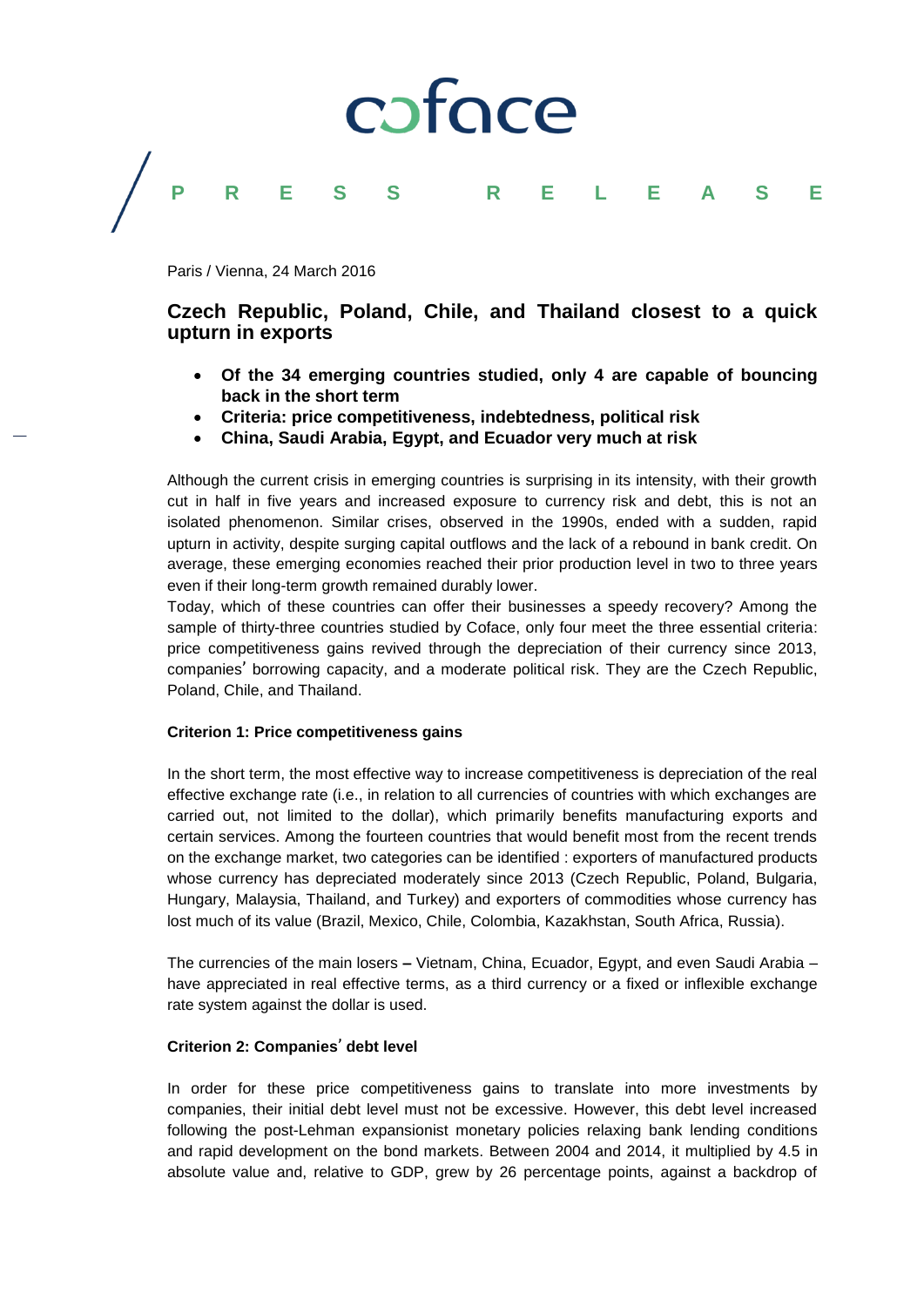## caface **PRESS RELEASE**

weak growth in emerging countries decreasing from 7.2% in 2010 to 3.4% in 2016 (3.9% expected in 2016).

Combined with tighter lending conditions (except emerging Europe), high debt means a greater interest expense, limits investment capacities, and hampers recovery. This risk is particularly high in five countries whose total corporate debt exceeds 90% of GDP or has increased by 10 or more points since mid-2008: Brazil, Malaysia, Turkey, Bulgaria, and Russia.

#### **Criterion 3: Political risk**

 $\overline{\phantom{a}}$ 

Lastly, the economic rebound may be delayed by major political uncertainties forcing companies to postpone their investment decisions. Of the eight countries likely to benefit from price competitiveness gains and not affected by the risk of corporate debt, half are facing excessive political risk. They are the countries whose score on each of the two Coface indicators - pressures for change<sup>1</sup> and instruments of change<sup>2</sup> - is greater than the average of the countries studied and has tended to rise since 2007.

After applying the three-criteria filter, four countries are able to bounce back quickly or better withstand the current crisis: Czech Republic, Poland, Chile, and Thailand. These economies represent less than 2% of global GDP, but they share common strengths: they are relatively industrialised, have overcome the middle-income trap, and do not export too much to the worst-hit emerging markets. Their economic fundamentals are good: little inflationary pressure, low (Chile, Czech Republic) or moderate (Thailand, Poland) public debt, and none of them has a high current account deficit. However, sources of vulnerabilities exist: political and social risk in Poland, Thailand, and Chile, even though it is moderate. Chile has a significant dependence on copper.

At the other end of the scale, this study confirms that other economies have little room for rebound in the short term: China, Saudi Arabia, Egypt, and Ecuador all have a currency that has appreciated significantly since 2013 (particularly because of the use of a third currency or a fixed or inflexible exchange rate system against the dollar) and a high level of political risk. Among them, China has even accumulated all the weaknesses, since the debt level of its companies is very high.

**MEDIA CONTACTS**: Verena SCHWARZ - T. +43 (0) 1 515 54-540 – [verena.schwarz@coface.com](mailto:verena.schwarz@coface.com)

<sup>1</sup> Pressures for change (inflation, unemployment, control of corruption) measure the intensity of sociopolitical frustrations in a given country 2

Instruments of change (education, social networks, proportion of young people, role of women) capture the ability of these societies to transform frustrations into political action